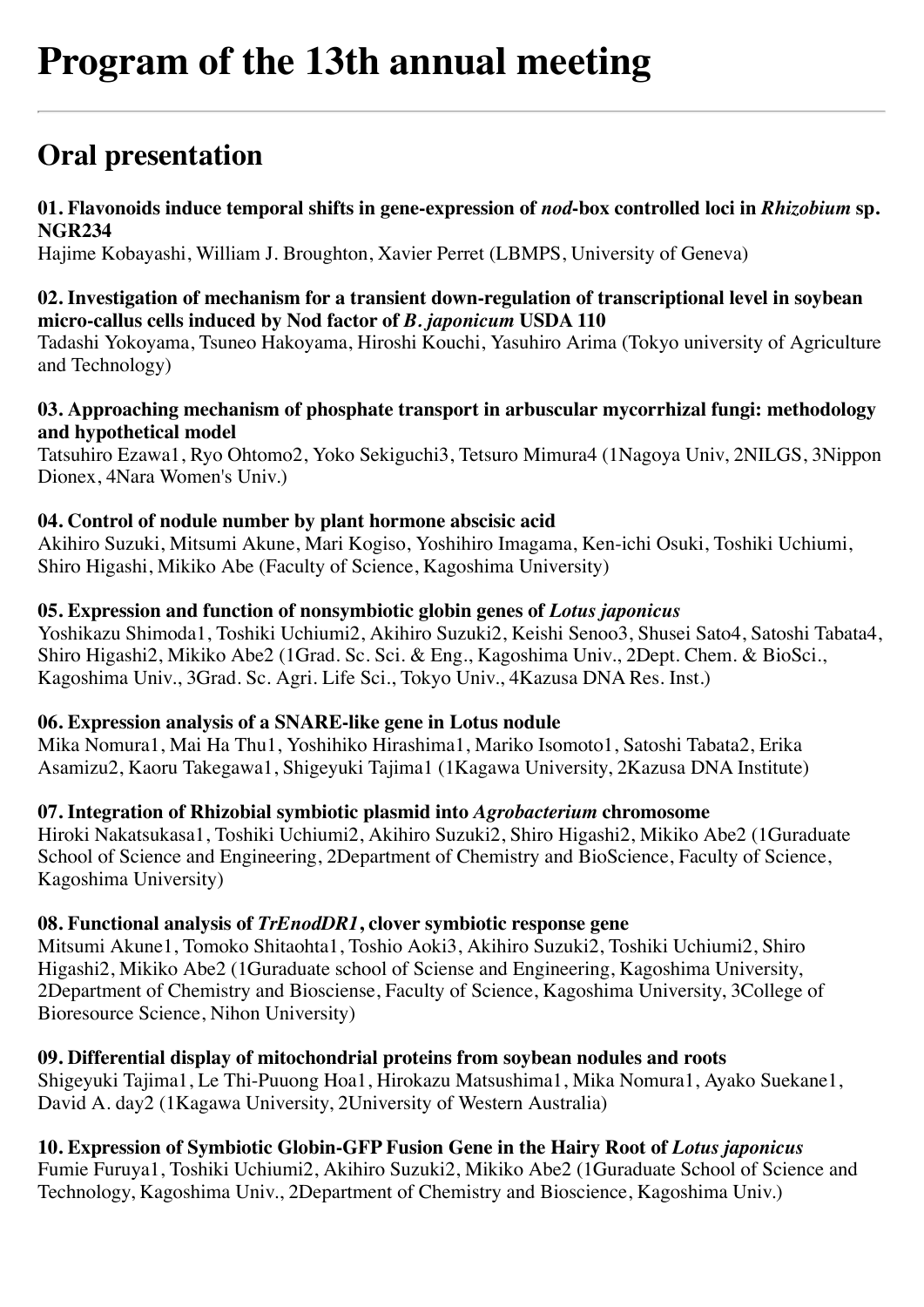# **11. Differential gene expression of** *Lotus japonicus* **in response to arbuscular mycorrhizal symbiosis**

S. Hata and Y. Deguchi (Graduate School of Biostudies, Kyoto University)

# **12. A Mechanism of cabbage growth promotion induced by root endophytic fungus**

Sagiri Teshima Kazunori Sakamoto (Faculty of Horticulture Chiba University)

# **13. Characterization of a novel symbiotic mutant of** *Lotus japonicus* **that shows reduced nodule number**

Yasuhiro Ooki, Mari Banba, Katsura Izui, Shingo Hata (Graduate School of Biostudies, Kyoto University)

# **14. Resistance mechanisms of potato to** *Phytophthora infestans***: Control mechanisms of NADPH oxydase for the generation of active oxygen species**

Furuichi, N.1, Suzuki, F.2, Matsuzaki, M.3, Horigome, T.1, Ohnishi, K.1, Tanaka H.4, Tukihara T.4 (1Center for Transdisciplinary Research, 2Fac. Agriculture, 3Grad. Scie. Tech., Niigata University 4Insti. Protein, Osaka University)

**15. Isolation and Characterization of a Branching Factor from Root Exudates of** *Lotus japonicus* Kohki Akiyama, Ken-ichi Matsuzaki, Hideo Hayashi (Graduate School of Agriculture and Biological Sciences, Osaka Prefecture University)

# **16. The genotype-specific nodulation genes for soybean harboring** *Rj***-genes. - Tn5 insertion site in nodulation mutants of** *B. japonicum* **strain Is-1 -**

Hirohito Tsurumaru, Takeo Yamakawa, Natsuko Kawanami, Masao Sakai and Motoki Ikeda (Division of Bioresource and Bioenvironmental Sciences, Kyushu University)

# **17. Molecular evolution of cytochrome P450s involved in legume-microbe interactions**

Yuji Sawada, Tomoyoshi Akashi, Toshio Aoki, Shin-ichi Ayabe (Department of Applied Biological Sciences, Nihon University)

# **18. Generation and distribution program of** *Lotus japonicus* **activation-tagged lines**

Toshio Aoki, Ryujiro Imaizumi, Shin-ichi Ayabe (Department of Applied Biological Sciences, Nihon University)

# **19. Expression analysis of** *nifH* **gene in free-living and endophytic** *Herbaspirillum* **sp. B501***gfp***1 by RT-PCR**

Mu You, Tsuyoshi Isawa, Kiwamu Minamisawa (Graduate School of Life Sciences, Tohoku University)

#### **20.** *Mesorhizobium loti* **genes that perturb symbiotic capacity of** *Rhizobium etli* **with** *Lotus japonicus* Masaki Hanyu, Yoshiyuki Hattori, Kazuhiko Saeki (Department of Biology, Graduate School of Science, Osaka University)

# **21. Saturated linkage map pair of** *Lotus japonicus* **Gifu B-129 and Miyakojima MG-20, developed by using HEGS (High Efficiency Genome Scanning)/AFLP-SSR**

Xinwang Wang1, Akifumi Shimizu1, Yasuhiro Murakami1, Haruko Imaizumi-Anraku1, Shusei Sato2, Satoshi Tabata2, Shinji Kawasaki1 (1National Institute of Agrobiological Sciences (NIAS), 2Kazusa DNA Institute)

# **22. Identification and functional analyses of a calcium channel involved in pathogenic signal transduction**

Kazuyuki Kuchitsu1, 2, Takamitsu Kurusu1, Yasuhiro Kadota1 (1Department of Applied Biological Science, 2Genome & Drug Research Center, Tokyo University of Science)

# **23. Cell cycle-dependence of elicitor-induced programmed cell death in suspension-cultured tobacco BY-2 cells**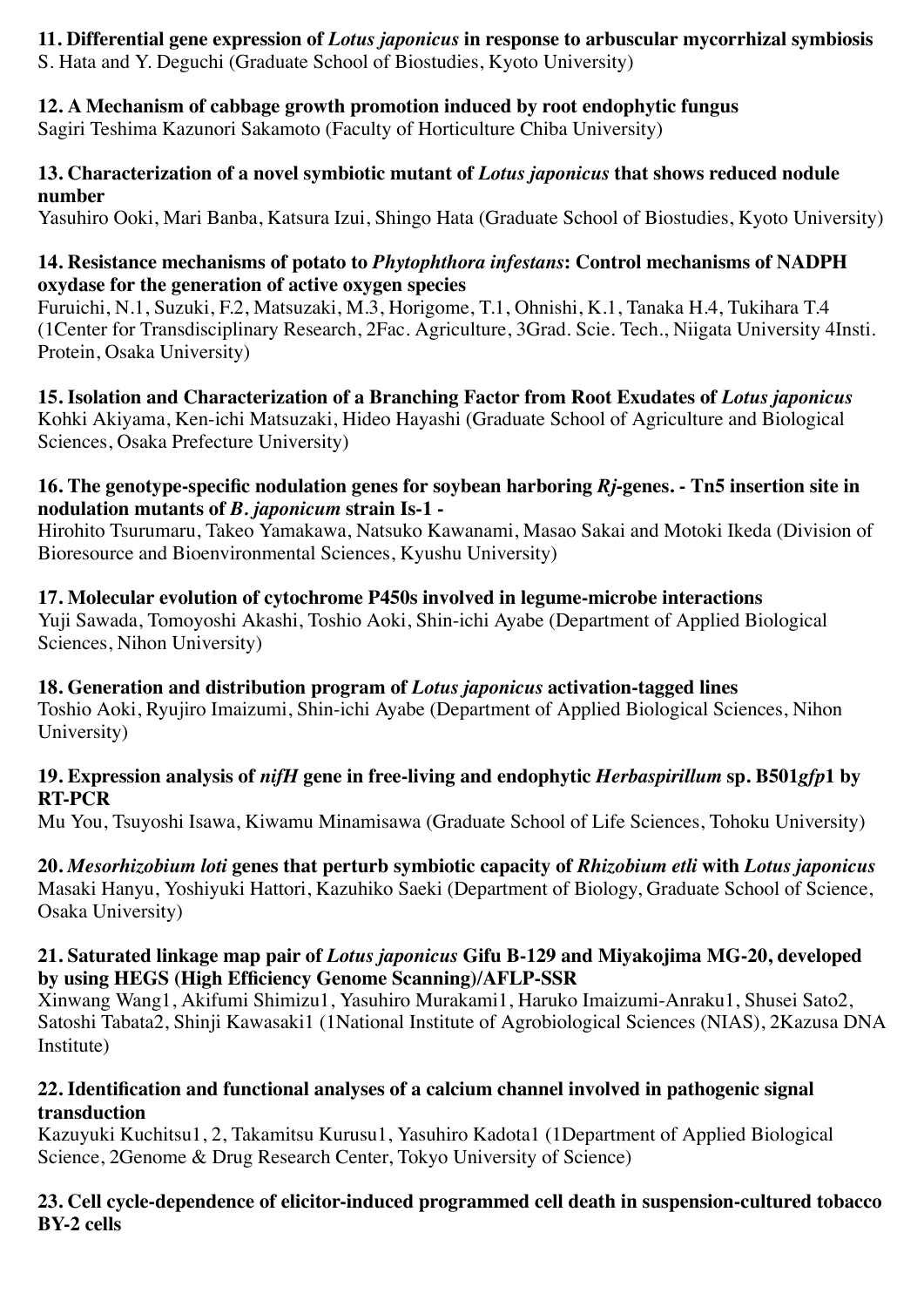Takashi Watanabe1, Yasuhiro Kadota1, Kazuyuki Kuchitsu1, 2 (1Department of Applied Biological Science, 2Genome & Drug Research Center, Tokyo University of Science)

# **Poster Presentation**

## **01. Detection of endophytic diazotrophs from stems of sugarcane (***Saccharum officiarum* **L.) by PCR method**

Masahiro Goto1, Shotaro Ando2, Hiroaki Hayashi1, Toru Fujiwara1, Tadakatsu Yoneyama1 (1Graduate School of Agricultural and Life Sciences, The University of Tokyo, 2National Institute of Livestock and Grassland Science)

# 02. Effects of P supply and atmospheric CO<sub>2</sub> concentration on functional and structural diversity of **soil microorganisms in the rhizosphere of white lupin**

Jun Wasaki, Annett Rothe, Angelika Kania, Guenter Neumann, Ellen Kandeler, Volker Roemheld, Takuro Shinano, Mitsuru Osaki (Graduate School of Agriculture, Hokkaido University)

#### **03. Root nodule formation of soybean cutting plantlets injected leaf extracts of Williams82 and NOD1-3. - In search of Key substances relating to supernodulation -**

Hiroko Yamaya, Yasuhiro Arima, Tadashi Yokoyama (Tokyo University of Agriculture and Technology)

# **04. Effect of glycine betaine on the nodulation of root nodule bacteri**a

Takuji Ohwada1, Youko Kuwana1, Hiroshi Masuda1, Katsuichi Tsuchida2, Tomoyuki Machi2, Takayuki Kaji2, Matsuo Uemura3, Takashi Kamata3, Norio Murata4 (1Department of Agricultural and Life Sciences, Obihiro University of Agriculture and Veterinary Medicine, 2Tokachi Agricultural Cooperative, 3Cryobiosystem Research Center, Iwate University, 4Department of Regulation Biology, National Institute for Basic Research)

#### **05. Growth dynamics of cortical microtubules in inoculated root hairs of** *Lotus japonicus* Vassileva Valya, Ridge Robert, Kouchi Hiroshi (International Christian University)

### **06. Investigation of nodulation gene inducing compounds of** *Mesorhizobium loti* **from Lotus roots exudates**

Katsuhiro Kojima, Tadashi Yokoyama, Yasuhiro Arima (Tokyo university of Agriculture and Technology)

**07. Isolation of Nod factor-specific genes which are up-regulated in soybean suspension-cultured cells within a short time after treatment with Nod factor of** *B. japonicum USDA* **110. - Focusing on differences of responses between fungal Elicitor and Nod factor treatment with soybean cells -** Akinori Yamada, Tadashi Yokoyama, Yasuhiro Arima (Tokyo university of Agriculture and Technology)

### **08. Study on plant and bradyrhizobial gene expression of soybean nodules in different growth stages using macro array hybridization**

Sirilak Kaewsuralikhit, Tadashi Yokoyama, Yasuhiro Arima (Tokyo university of Agriculture and Technology)

### **09. Increase of polyphosphate content in the host plant roots during the colonization of arbuscular mycorrhizal fungi**

Ryo Ohtomo, Masanori Saito (National Institute of Livestock and Grassland Science)

# **10. Systemic affection of brassinolide on the reduction of nodule formation in a super-nodulating soybean line (En6500)**

Junko Terakado1, 2, Shinsuke Fujihara1, Shigeko Goto3, Ryoko Kuratani3, Tadakatsu Yoneyama3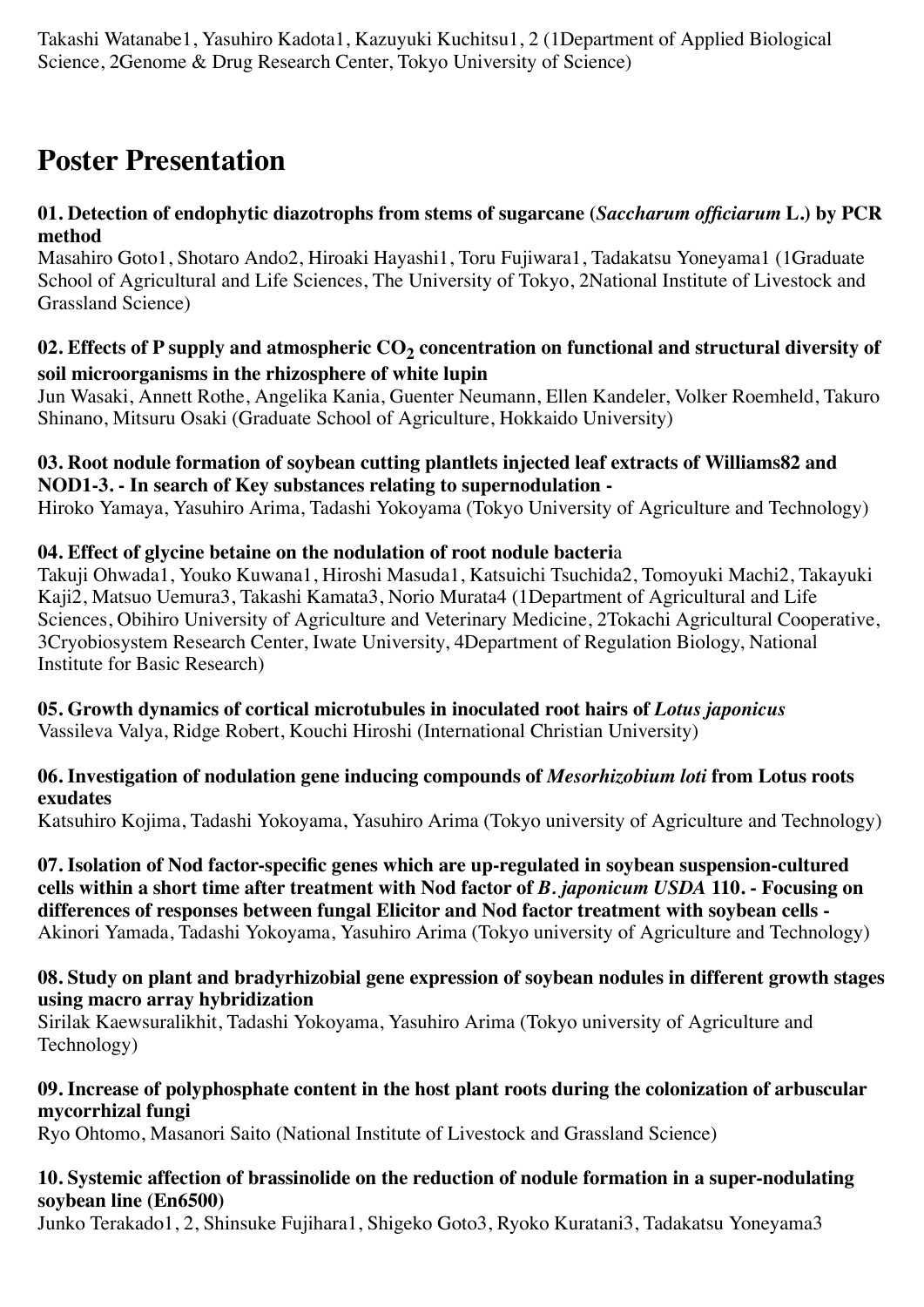(1NARC, 2JSPS, 3University of Tokyo)

# **11. Response of 14-3-3 gene expression to nitrate in soybean nodules**

Hiroyuki Fujikake, Akihiko Yamazaki, Norikuni Ohtake, Kuni Sueyoshi, Hiroshi Kouchi, Takuji Ohyama (Faculty of Agriculture, Niigata University)

# **12. Characterization of root nodules with silencing of leghemoglobin genes**

Hirotaka Kumagai, Kenshirou Shimomura, Shigeyuki Tajima, Hiroshi Kouchi (NIAS, Kagawa Univ.)

# **13. Strategy of lupin and lotus for phytate utilization is associated with phytate utilizing bacteria**

Yusuke Unno, Kenzo Okubo, Jun Wasaki, Takuro Shinano, Mitsuru Osaki (Graduate School of Agriculture, Hokkaido University)

# **14. Expression analyses of hemoglobin genes in** *Alnus firma* **symbiosis with** *Frankia*

F. Sasakura1, K. Takenouchi1, T. Uchiumi2, A. Suzuki2, S. Higashi2, M. Abe2 (1Grad. Sc. Sci. & Eng., Kagoshima Univ., 2Dept. Chem. & BioSci., Kagoshima Univ.)

**15. Novel genes encoding glutamate-rich proteins involved in nodule development of** *Lotus japonicus* Norio Suganuma1, Atsuko Yamamoto1, Ai Itou1, Tsuneo Hakoyama1, Mari Banba2, Shingo Hata2, Masayoshi Kawaguchi3, Hiroshi Kouchi4 (1Aichi University of Education, 2Kyoto University, 3University of Tokyo, 4National Institute of Agrobiological Resources)

# **16. Functional analysis of nodule PEPC gene in transgenic** *Lotus japonicus*

Miho Fujii1, Mika Nomura1, Shingo Hata2, Shigeyuki Tajima1 (1Kagawa University, 2Kyoto University)

# **17. Transformation of** *Sinorhizobium meliloti* **by electroporation**

Naofumi Ito, Yoshikatu Sato, Hisayuki Mitsui, Kiwamu Minamisawa (Graduate School of Life Sciences, Tohoku University)

#### **18. Expression of leghemoglobin in the nodule formed by** *mcp* **deleted mutant of** *Sinorhizobium meliloti*

Ikuyo gotoh, Shintarou Hirase, Kou Kannda, Hiroki Miyazawa, Akira Tabuchi, Birgit Scharf ,Paul Muschler, Ruediger Schmitt (Dept Biosci & Biotech, Shinshu University, Lehr Stuhl fuer Genetik, Universitaet Regensburg)

### **19. A large-scale cDNA array reveals transcriptional changes of** *Lotus japonicus* **during arbuscular mycorrhiza development**

Y. Deguchi, Y. Shimoda, S. Shechetka, M. Banba, Y. Ooki, A. Suzuki, T. Uchiumi, S. Higashi, M. Abe, H. Kouchi, K. Izui, S. Hata (Kyoto University, Kagoshima University, NIAS)

# **20. Moleculer Cloning and Functional Analysis of Pea Apyrases**

Tsujimura, K., Takahashi, H., Kawahara, T., Kiba, A., Miura, A., Inagaki, Y., Yamamoto, M., Ichinose, Y., Toyoda, K., Shiraishi, T (The Plant Pathology Laboratory, Faculty of Agriculture, Okayama University)

# **21. Promotion of nodulation under conditions with low density of bradyrhizobia by irradiation with low energy electron beam onto soybean (***Glycine max* **L.) seeds**

Shu Fujimaki1, Norikuni Ohtake2, Sayuri Ito2, Takashi Hara2, Kuni Sueyoshi2, Hidefumi Takeshita1, Takuji Ohyama2, Tamikazu Kume1 (1Takasaki Radiation Chemistry Research Establishment, Japan Atomic Energy Research Institute, 2Department of Applied Biological Chemistry, Faculty of Agriculture, Niigata University)

# **22. Activation of** *LjCbp1* **promoter in** *Lotus japonicus* **roots during colonization with arbuscular mycorrhizal fungi**

Kohki Akiyama, Asami Iwashita, Hideo Hayashi (Graduate School of Agriculture and Biological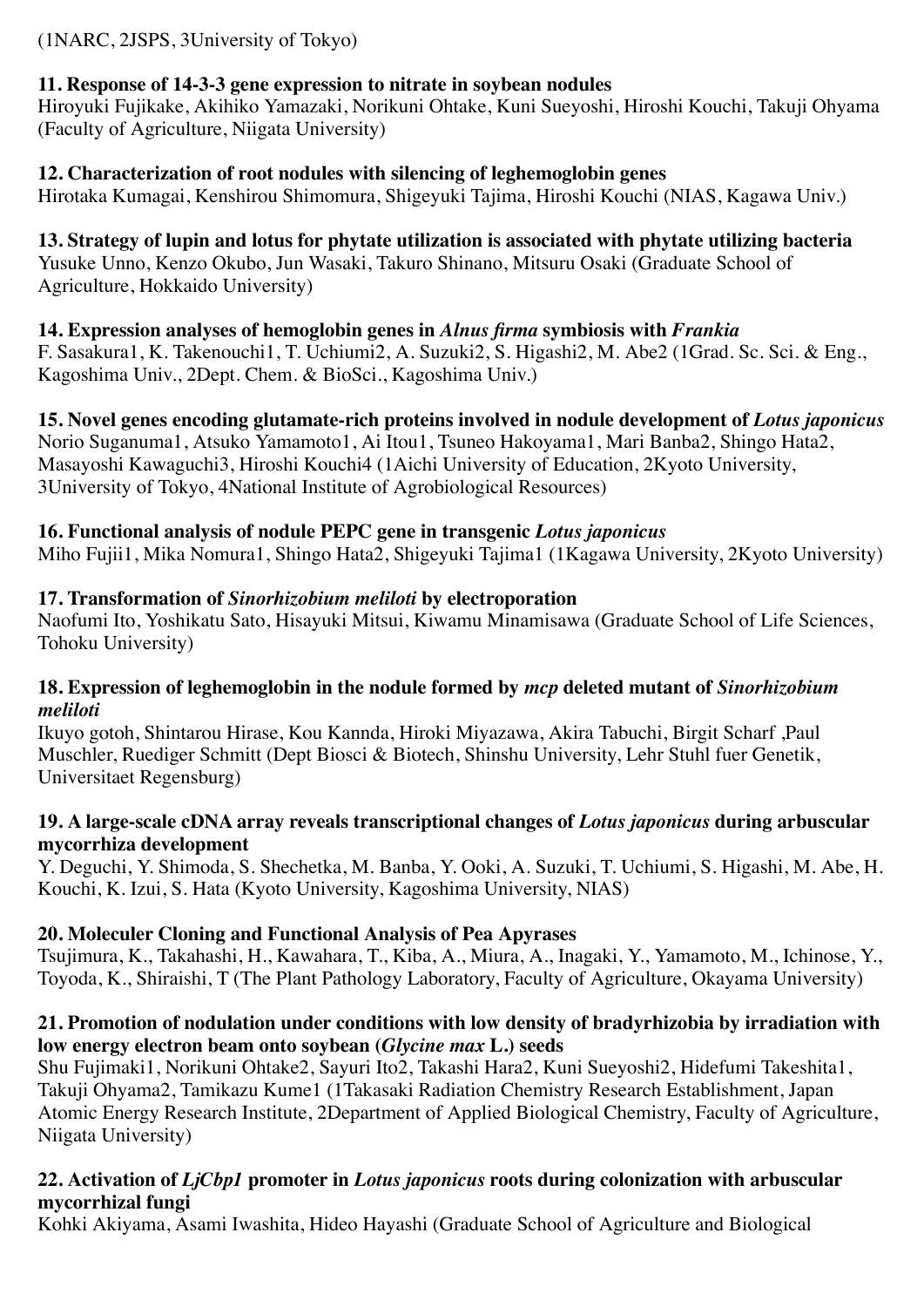## Sciences, Osaka Prefecture University)

**23. Genetic Analyses and Mapping of the Symbiotic Mutant Line G106-21 of** *Lotus japonicus* Wenli Chen, Yosuke Umehara, Hiroshi Kouchi (Laboratory of Nitrogen Fixation, National Institute of Agrobiological Sciences (NIAS))

# **24. Estimation of endophytic nitrogen fixation associated with sweet potato using 15N natural abundance and 15N tracer dilution method**

Yoshinari Ohwaki, Yasuhiro Takahata, Tadakatsu Yoneyama, Shinsuke Fujihara (National Agricultural Research Center)

## **25. Partial Purification of a Branching Factor from Root Exudates of Carrot**

Ken-ichi Matsuzaki, Kohki Akiyama, Hideo Hayashi (Graduate School of Agriculture and Biological Sciences, Osaka Prefecture University)

# **26. Host range of** *Frankia* **strains isolated from the root nodules of 4 actinorhizal plants**

Yuki Nagashima, Chiharu Tani, Hideo Sasakawa (Faculty of Agriculture, Okayama University)

#### **27. Root surface responses on leguminous tree,** *Paraserianthes falcataria* **inoculated with its symbiont**

Shiro Wakabayashi1, Titik K. Prana3, Hiroko Kawasaki-Nakagawa4, Tatsuji Seki4, Toshiki Uchiumi2, Akihiro Suzuki2, Shiro Higashi2, Mikiko Abe2 (1Graduate School of Science and Engineering, Kagoshima University, 2Department of Chemistry and BioScience, Faculty of Science, Kagoshima University, 3Indonesian Institute of Science, R&D Center for Biotechnology, 4The International Center for Biotechnology, Osaka University)

# **28. Gene silencing of nodule-enhanced phosphoenolpyruvate carboxylase (LjPEPC1) by expression of hairpin RNA in** *Lotus japonicus*

Kenshiro Shimomura, Shigeyuki Tajima, Hiroshi kochi (The United Graduate School of Agricultural Sciences, Ehime University)

### **29. Stress tolerance of root nodule bacteria isolated from** *Acacia mangiu***m**

Shinya Nagatome1, Amy Ngon2, Toshiki Uchiumi2, Achara Nuntagij3, Somsak Kotepong3, Akihiro Suzuki2, Shiro Higashi2, Mikiko Abe2 (1Laboratory of Plant and Microbe Interaction, Graduate School of Science and Engineering, Kagoshima unibersity, 2Laboratory of Plant and Microbe Interaction, Department of Chemistry and BioScience, Faculty of Science, Kagoshima University, 3Soil Microbiology Research Group, Division of Soil Science, Department of Agriculture)

# **30. Investigation of soybean seed nitrogen response genes using** *Lotus japonicus* **cDNA macroarrays**

Ohtake Norikuni1, Ito Sayuri1, Fujikake Hiroyuki1, Yamazaki Akihiko1, Sueyoshi Kuni1, Ohyama Takuji1, Kouchi Hiroshi2 (1Facul. of Agriculture, Niigata Univ., 2Dept. Plant Physiology, National Institute of Agrobiological Sciences)

# **31. Gene expression patterns in early senescent nodules of** *Lotus japonicus*

Mari Banba1, Svetlana Chechetka1, Yasuhiro Ooki1, Norio Suganuma2, Hiroshi Kouchi3, Katsura Izui1, Shingo Hata1 (1Grad. Schl. Biostudies, Kyoto Univ., 2Dept. Life Sci., Aichi Univ. of Education, 3Dept. Plant Physiology, NIAS)

# **32. Expression analysis of three** *Lotus japonicus* **genes for phosphate transporters**

Kanae Ashida1, Keita Iguchi2, Yuichi Deguchi1, Katura Izui1, 2, Shingo Hata1, 2 (1Grad. Schl. Biostudies, Kyoto Univ., 2Dept. Agric., Kyoto Univ.)

# **33. Systematics of legume symbionts**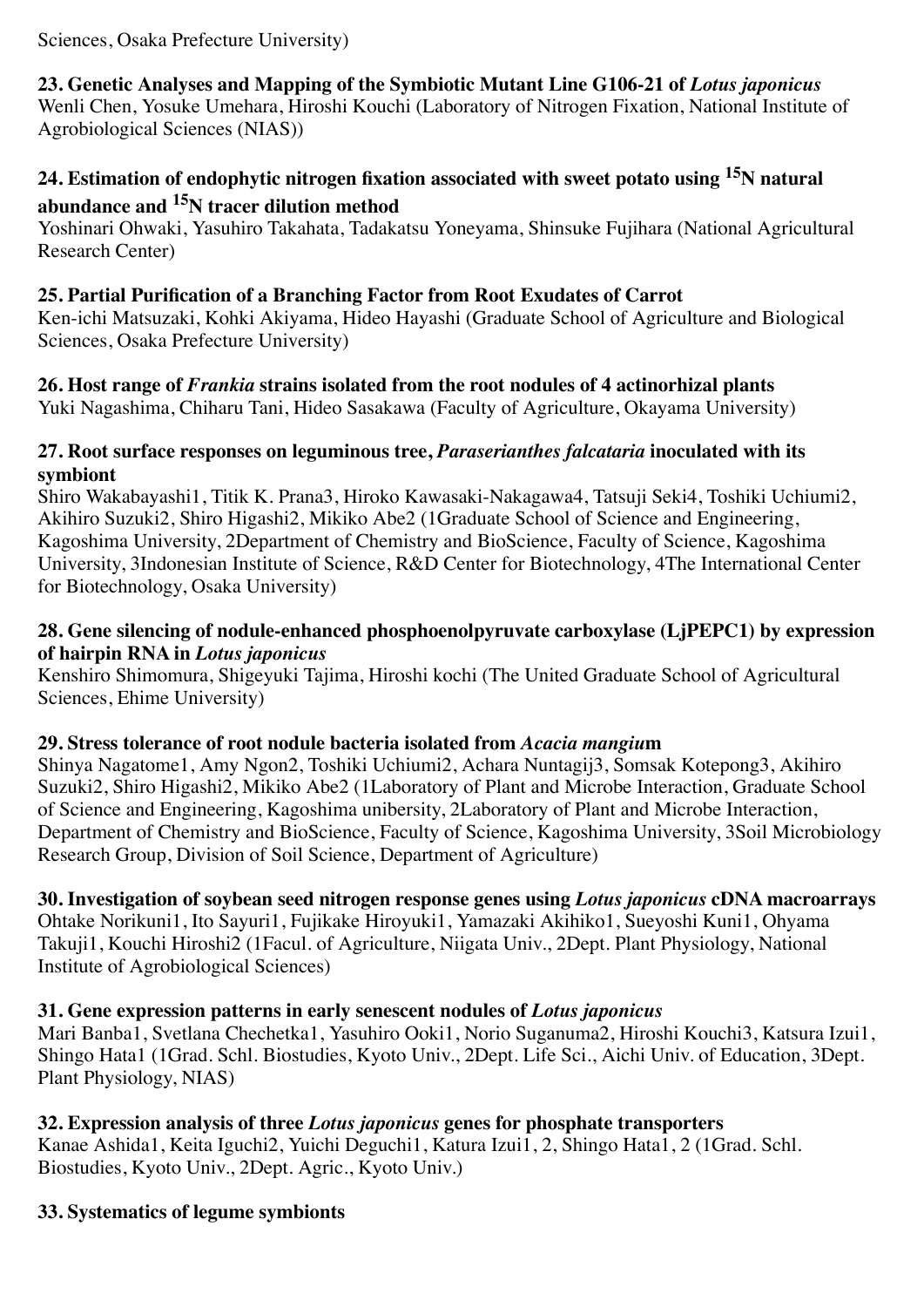Hiroyuki Sawada1, Toshiki Uchiumi2, Mikiko Abe2, Masahito Hayatsu3, Kenichi Tsuchiya1 (1National Institute for Agro-Environmental Sciences, 2Kagoshima University, 3Shizuoka University)

# **34. Development of activation tagging method using hairly root system of sweetclover**

Akihiro Suzuki, Peter L. De Hoff, Angie Lee, Toshiki Uchiumi, Mikiko Abe, Ann M Hirsch (Faculty of Science, Kagoshima University, University of California, Los Angeles)

### **35. Nodulation performance of** *Mesorhizobium loti nolL* **mutant and biological activity of Nod factor with deacetylated fucosyl residue at reducing end**

Satoshi Shibata1, Hisayuki Mitui2, Hiroshi Kouchi1 (1Department of Plant Physiology, National Institute of Agrobiological Sciences, 2Graduate School of Life Sciences, Tohoku University)

# **36. Effect of microbial nitrogen fixation by aggregation of biopolysaccharide with metal cation**

Takayoshi Kobayashi, Daisuke Asakawa, Yuuki Yazawa, Yasuyuki Takiguchi, Tatuaki Yamaguchi (Department of Industrial Chemistry, Faculty of Technology, Chiba Institute of Technology)

# **37. Rice plants associated a nitrogen feed by biopolysaccharide**

Yasuyuki Takiguchi, Koji Hiratsuka, Yuki Yazawa, Takayoshi Kobayashi, Tatsuaki Yamaguchi (Department of Industrial Chemistry,Faculty of Technology, Chiba Institute of Technology)

# **38. Establishment and ecological role of symbiotic microorganisms in acid sulfate soil**

Miya Nomachi, Eitaro Mizutani, Takanori Maki, Tatsuhiro Ezawa (Faculty of Agricultural Science, Nagoya University)

# **39. Colonization and function of anaerobic nitrogen-fixing consortium**

Asami Saito, Bin Ye, Mu You, Kiwamu Minamisawa (Graduate School of Life Sciences, Tohoku University)

### **40. Nodulation phenotype and early nodulation gene expression analysis of transgenic** *Lotus japonicus* **with heterologous ethylene receptor gene**

Noriyuki Nukui, Hiroshi Ezura, Kiwamu Minamisawa (Graduate School of Life Sciences, Tohoku University)

### **41. Salicylic acid-induced sensitization of pathogenic signals in suspension-cultured tobacco (BY-2) cells**

Yoko Nakagawa1, Yasuhiro Kadota1, Hajime Tomatsu1, Tatsuaki Goh1, Kazuyuki Kuchitsu1, 2 (1Department of Applied Biological Science, 2Genome & Drug Research Center, Tokyo University of Science)

# **42. Resources for post-genome researches of** *Bradyrhizobium japonicum*

Takuji Oowada1, Kiwamu Minamisawa2, Manabu Itakura2, Takakazu Kaneko3, Satoshi Tabata3, Tadashi Yokoyama4, Kazuhiko Saeki5, Hirofumi Oomori5, Shigeyuki Tajima6, Toshiki Uchumi7 (1Department of Agricultural Chemistry, Obihiro University of Agriculture University, 2Graduate School of Life Sciences, Tohoku University, 3Kazusa DNA Research Institute, 4Tokyo University of Agriculture and Technology, 5Department of Biology Graduate School of Science, Osaka University, 6Department of Life Science, Kagawa University, 7Department of Chemistry and BioScience, Faculty of Science)

### **43. Improved gene-disruption methods in** *Mesorhizobium loti* **for non-polar and marker-less knockout mutants**

Junpei Maruya, Kazuhiko Saeki (Department of Biology, Graduate School of Science, Osaka University)